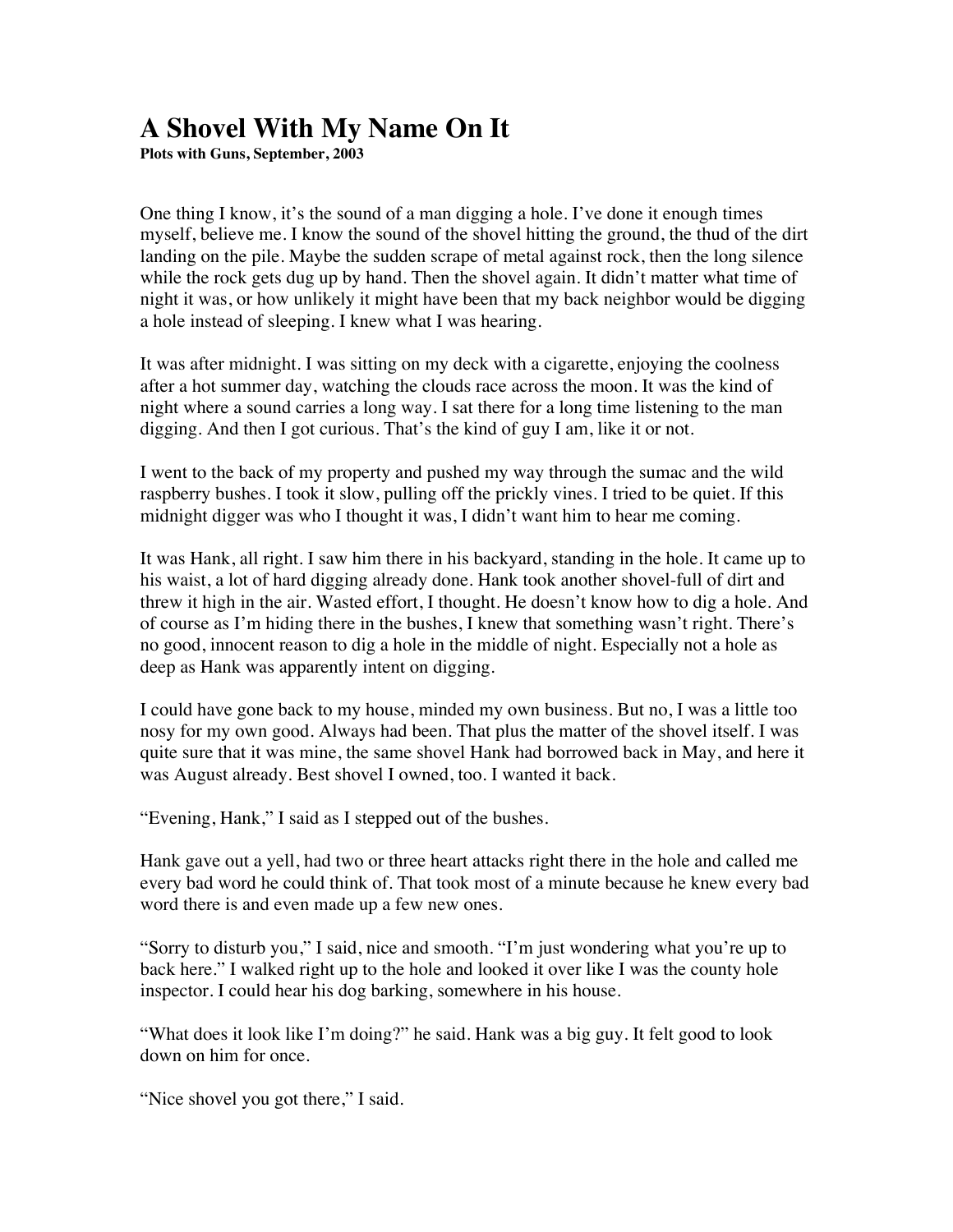"Yeah, well, I'm busy now, so-"

"In fact," I said, "that shovel looks exactly like mine. You remember, Hank? The one you borrowed from me about four months ago?"

He looked at the label on the handle. "Well, what do you know. It's your shovel, all right. I'll give it back to you when I'm done. Now if you'll excuse me, I got work to do." He took a good rip with the shovel and threw the dirt at my feet.

"Kind of odd, isn't it?" I said. "Digging a hole in the middle of the night?"

"Too hot during the day," he said. He didn't stop digging. Another load of dirt landed on my shoes.

"What's the hole for, anyway?" I said, moving sideways. Now I was a moving target.

"Dog died," he said. His next load of dirt landed a good yard behind me.

"I just heard your dog barking."

"Not that dog," he said. "Another dog." He tried to lead me with his next load. It barely missed me.

"Didn't know you had two dogs," I said.

"It's an old dog, okay?" He finally stopped digging. "He never comes outside. And now he's dead and I'm gonna bury him. Soon as I'm done, I'll give you your stupid shovel back, okay?"

"You don't have to bring it back tonight," I said. "Tomorrow's fine."

"I'll give it back tonight. I wouldn't want you to live another minute without your precious shovel."

"I'm going to bed now," I said. "I won't need it until tomorrow."

"No, as soon as I'm done I'll leave it on your doorstep."

"No need," I said. "I'll come get it tomorrow."

He closed his eyes and held the shovel is with both hands. He squeezed it so hard I could see the muscles in his arms quivering. "If you don't get out of here right now…"

"I'm leaving, I'm leaving," I said. "You don't have to tell me twice. I just didn't want you to have to go out of your way. You've had my shovel for four months, after all. What's one more day?"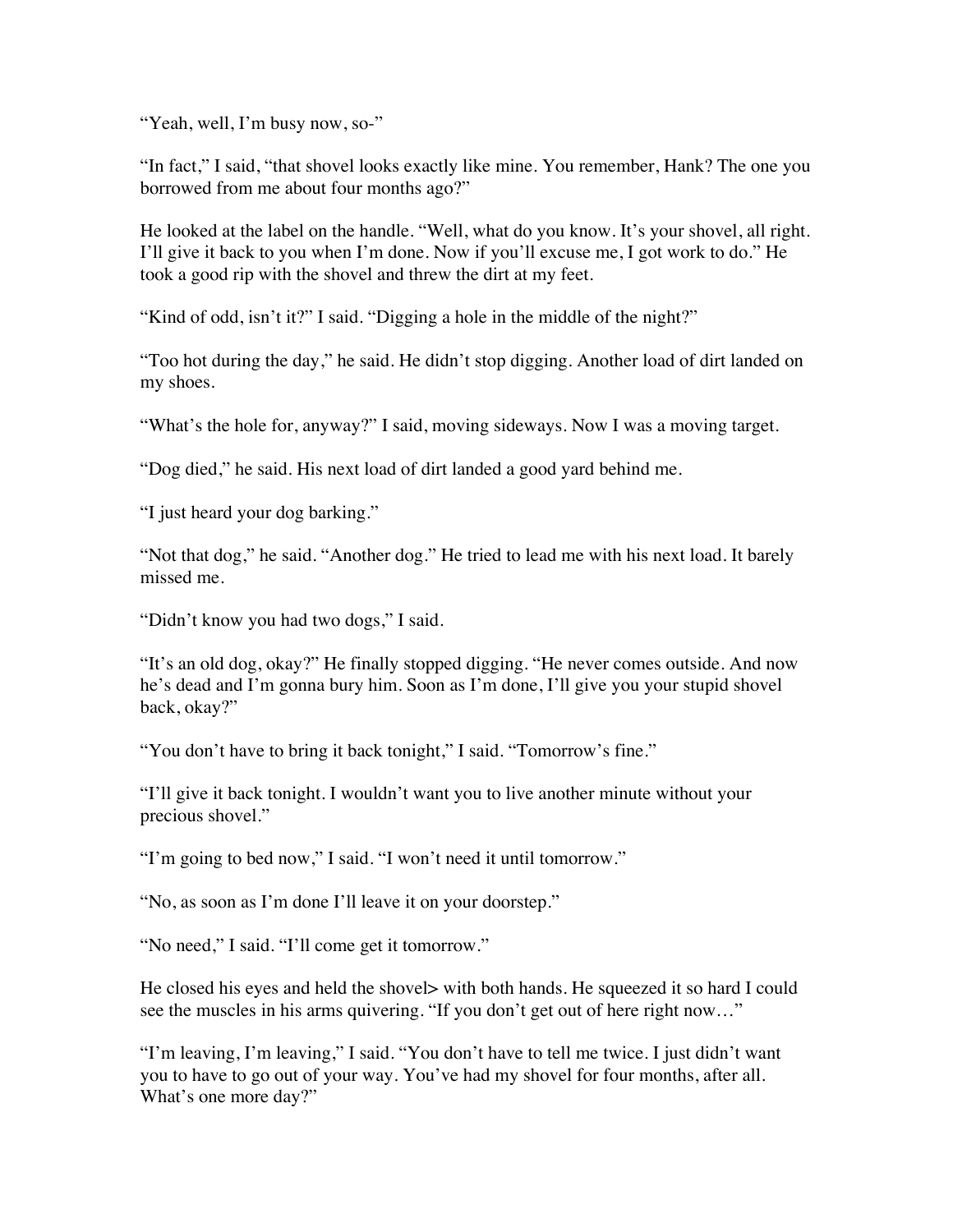When I had made my way through the bushes back to my own property, I sat on my deck for a long time, listening to Hank digging. The business about the second dog, that bothered me. His German Shepherd, I saw that dog all the time. A second dog? Never.

I wanted to sneak back to watch him bury that dog. Or whatever it was. But I could hear him digging and digging for another full hour. I gave up and went to bed.

The next day, my shovel was right there on my doorstep. "Look at this," I said as I picked it up. The blade was all dinged up from the rocks he had hit. "That's the last time I ever loan that man anything."

\*

Of course it wasn't a dog he buried that night. It didn't take me long to figure that out. I'm not a complete idiot.

Hank has a wife named Joanie. During the day when Hank is gone, Joanie likes to sit outside in the backyard sunning herself. Every once in a while I'll take a peek through those bushes. Not every day, mind you. Just the sunny days. Sometimes she'd have men over during the day to keep her company. I'd recognize some of them from around town. One day I swear I saw three separate men come visit her. She had quite a busy calendar.

On the day after I saw Hank digging that hole, the sun was high and bright and I was sure Joanie would be out there in the backyard. But when I looked, she wasn't there. The next day was perfect again. But no Joanie. It didn't make any sense.

Like I said, I'm not a total idiot. After five sunny days and no sight of Joanie, I put it all together in my mind. That was no dead dog Hank was burying. It was his wife. He found out about all the other men, he killed her, and then he buried her in the middle of the night. I actually went over there and watched him dig the hole. No wonder he wanted me to leave so bad.

I thought about it all that day and night, wondering what to do. Should I call the sheriff? Are they just going to think I'm crazy? Then something else hit me. Hank knew that I knew that he was out digging that night. He was probably thinking about that right then, wherever he was hiding. I was sure he'd come back to kill me, too. "That does it," I said to myself. "I'm calling the sheriff."

That's how I ended up standing in Hank's yard the next day, with the sheriff and six of his deputies, watching a big backhoe digging up that hole.

"What night was that again?" the sheriff asked. He was standing next to me with his arms folded across his chest.

"Saturday night," I said.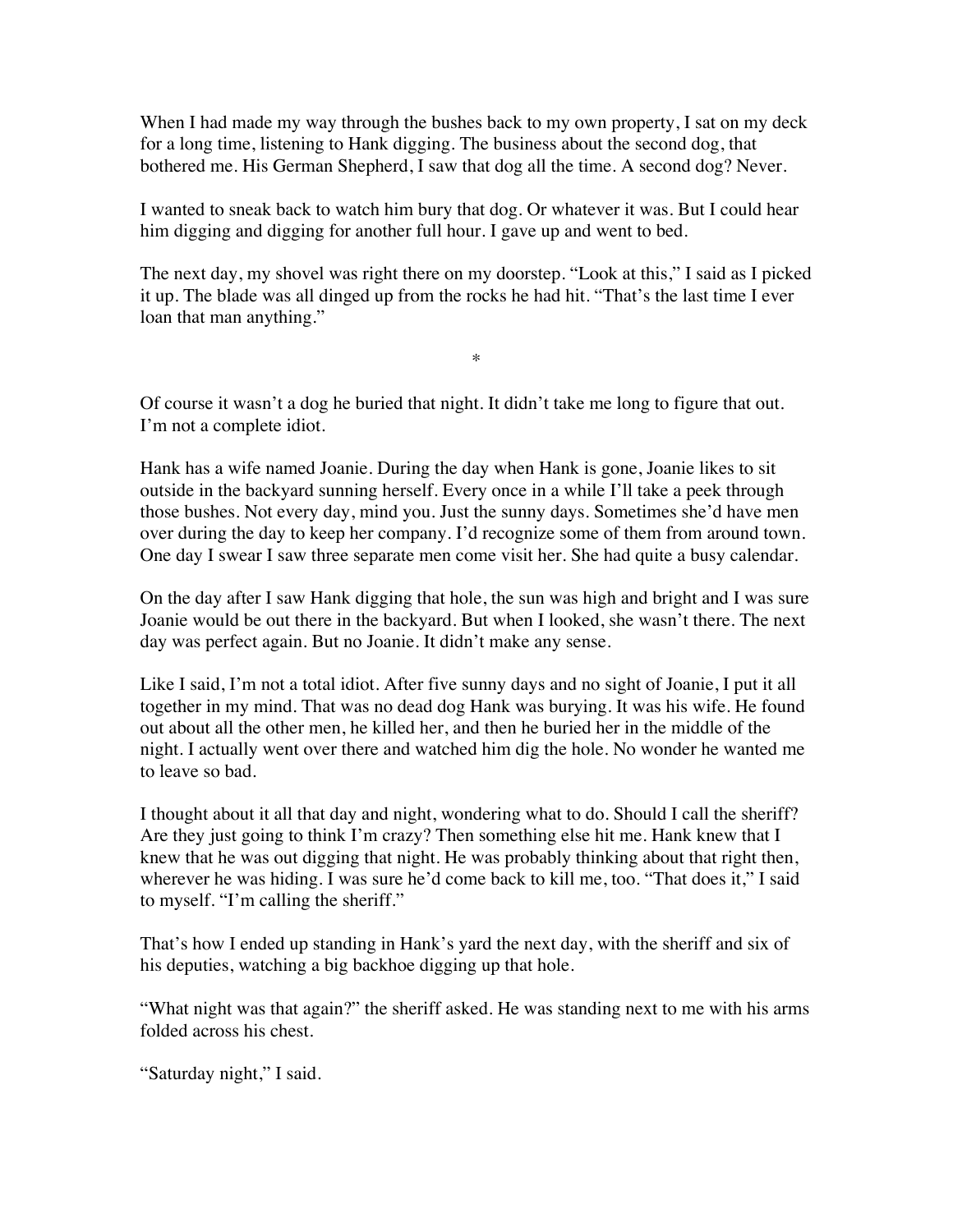"Six days ago?" he said. "You waited six days to call us?"

"How was I supposed to know?" I said. "Every time I don't see a neighbor for a couple of days, I'm supposed to call you?"

"You saw the man digging a hole in the middle of the night," he said. "That didn't strike you as strange?"

"He said one of his dogs died."

"I thought he only had one dog."

"He said he had another dog."

The sheriff shook his head. We watched the backhoe lifting great loads of dirt out of the hole. It was getting deep fast. "Did you see anything else that night?" the sheriff said.

Before I could answer him, one of the deputies signaled for the backhoe to stop. "I think I've got something!" he called to the sheriff. We watched him disappear into the hole. When he climbed back out, he was holding a woman's shoe.

"Oh my God," I said. I felt like I was going to be sick.

"Why don't you go back in your house," the sheriff said.

"That's a good idea," I said. "I don't want to see this."

I went back to my own house and sat at the kitchen table with a bottle of whiskey in front of me. I wondered what was going through Hank's mind when he killed his wife. I wondered where he was at that moment, how far away he had gotten in six days. Little did I know just how ironic that thought would be. For at that very moment, the deputies were carefully removing Joanie's body from the hole. Directly underneath her, they found yet another body.

It was Hank.

\*

"Let's go over this one more time," the sheriff said. He was sitting across from me at my kitchen table. "It was after midnight. You heard him digging."

"Yes," I said.

"You know, it's kind of funny. We looked through his house, through his garage. We didn't see a shovel anywhere."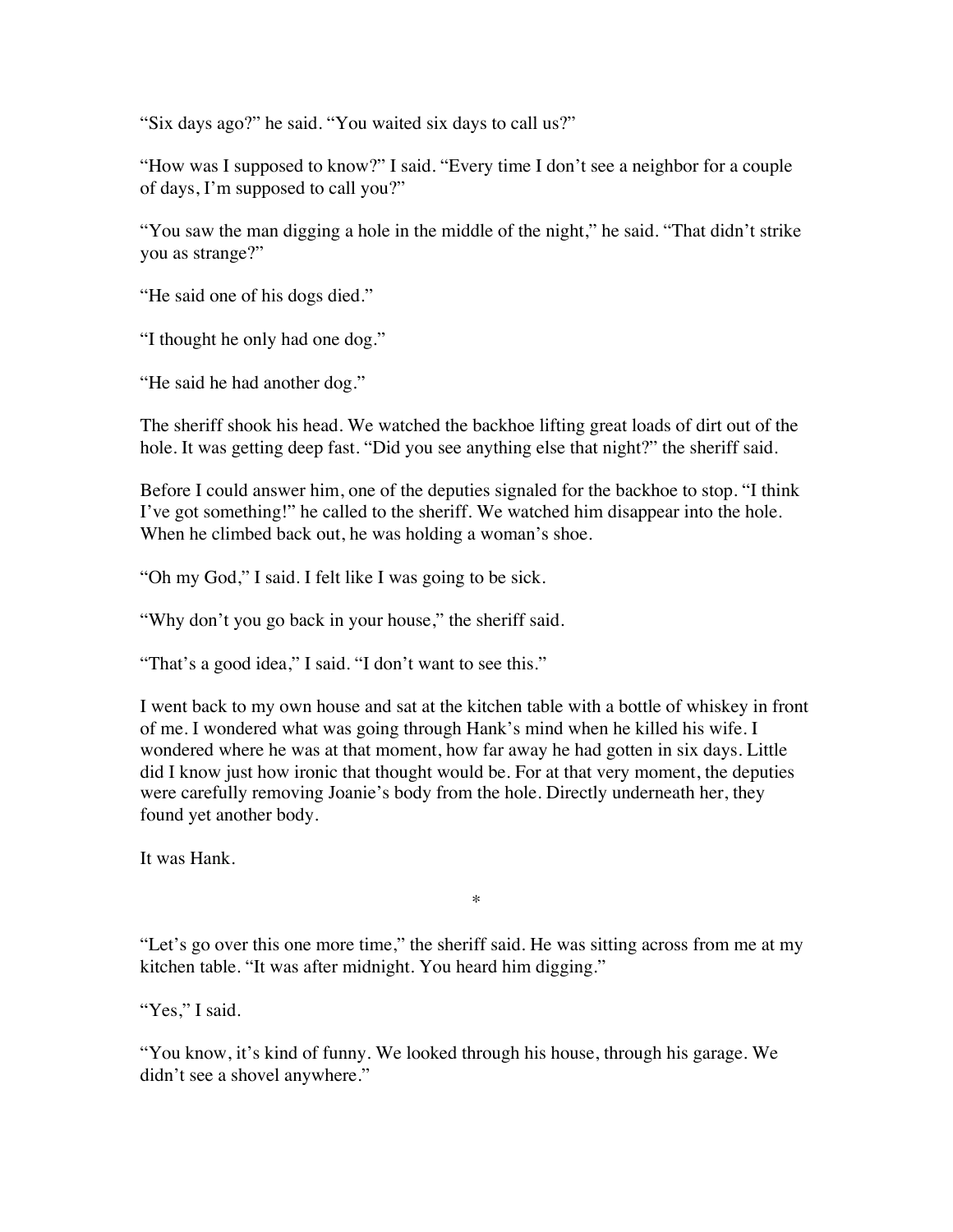"He was using my shovel."

"I see," he said. "You didn't mention that before."

"I didn't think that was important," I said. I didn't like where this conversation was going.

"How did it end up back here at your house?"

"Hank returned it after…"

I stopped.

"After he buried his wife and himself," the sheriff said.

"No," I said. "I guess he couldn't have returned it."

"Be kinda hard to do, I'm thinking."

"I just assumed it was him," I said. "I mean, it was on my doorstep the next morning, so…" I started to feel hot.

"You think I might take a look at this shovel of yours?"

"Of course," I said. "It's in the garage." I could feel the sweat starting to run down my back.

"You have to admit," the sheriff said. "This looks a little suspicious. Hank supposedly digging his own grave, with your shovel, and you being the only witness?"

"I don't know what happened," I said. "I just… Maybe I shouldn't say anything else without a lawyer."

"That might be wise," he said. "You're just digging yourself into a hole here, if you'll excuse the reference." He gave me a little smile.

"I bet he killed her," I said. "And then one of her boyfriends came over and saw what had happened." I tried to make myself breathe. Slow down. "Yeah, that's it. And then the boyfriend killed Hank and threw him in the hole, too."

"But Hank was on the bottom."

"Hank hadn't buried her yet," I said. "The boyfriend threw them both in."

"I've got to hand it to you," he said, leaning back in his chair. "You've got quite an imagination."